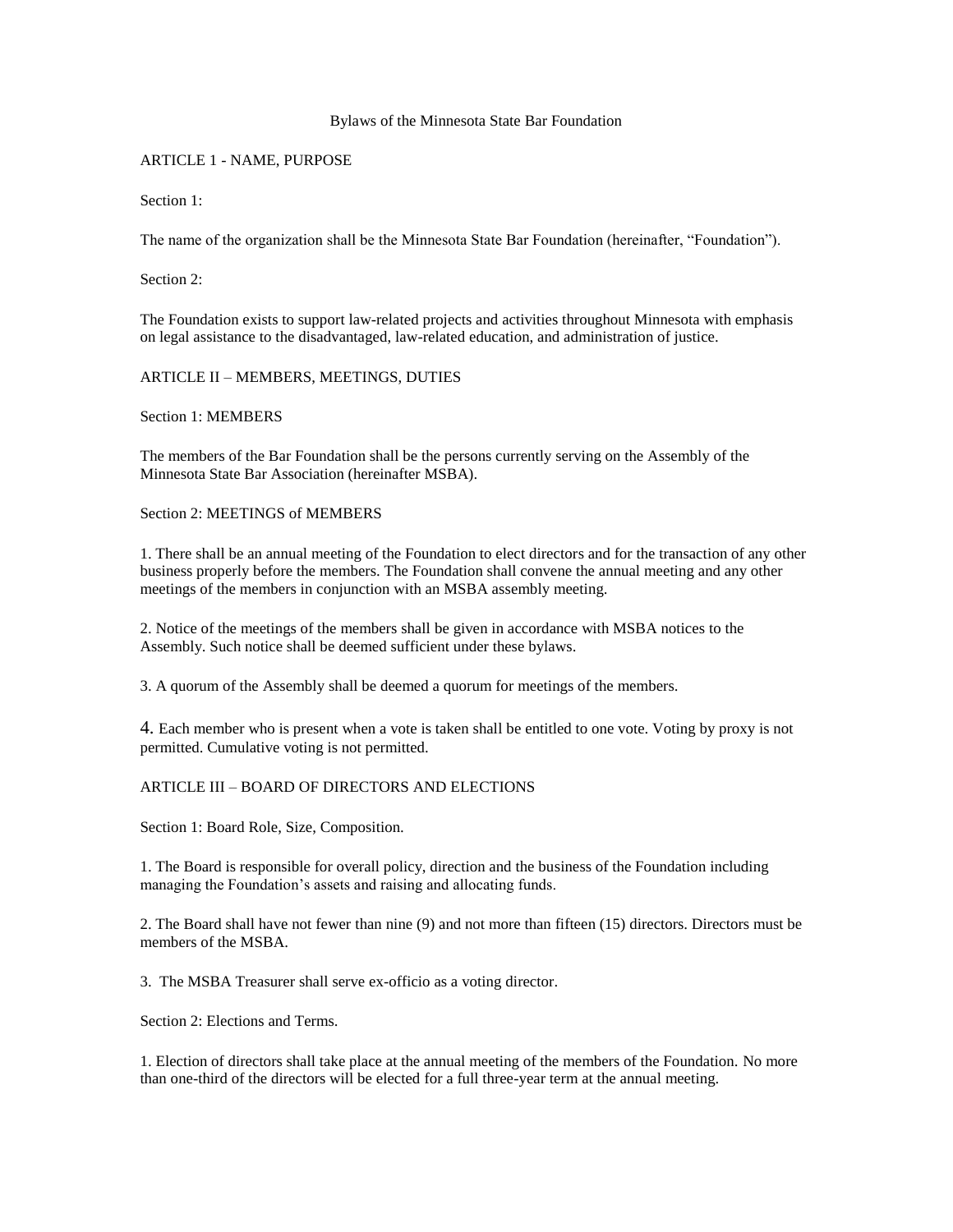2. Should a vacancy occur on the Foundation Board, a special meeting of the Foundation may be held at a regularly scheduled meeting of the Assembly. At that meeting an election may be held to fill the unexpired term.

3. Except for a director elected to fill an unexpired term, each director shall be elected to a three-year term. No director shall serve more than three consecutive three-year terms; except a director elected to fill an unexpired term may serve three consecutive three-year terms following completion of the unexpired term.

4. A Director may be removed for failure to attend meetings and participate in Foundation business, if suspended from the practice of law, or in other special circumstances where that individual's continued membership would reflect negatively on the Foundation. Removal shall be by a majority vote at the next regularly scheduled or special meeting, and the Director whose removal is contemplated shall be provided with advance notice of such proposed action.

## ARTICLE IV – BOARD MEETINGS

Section 1: Regular Meetings. The Board shall meet at least semi-annually, at an agreed upon time and place. Directors shall be expected to attend all regularly scheduled meetings; failure to attend can be cause for removal from the Board.

Section 2: Special Meetings.

Special meetings of the Board may be called upon the request of the Chair or one-third of the Board.

Section 3: Quorum and Number Required for Action by Directors.

Unless otherwise provided by law or these bylaws, a quorum for a meeting is at least fifty percent plus one of the Board directors. A quorum must be established for action to be taken. Except when a larger number is required by law or these bylaws, once a quorum is established, action may be taken by a majority of the directors present at the meeting.

Section 4: Notice.

Written notice, which may be provided by electronic means, must be given at least two weeks in advance of a regular or special board meeting. Any Director may waive notice of any meeting before, at, or after meeting.

Section 5: Remote Communication for Meetings:

Any meeting of directors may be conducted solely by one or more means of remote communication through which all directors may participate in the meeting, if notice of the meeting is given as described in Section 4 and if the number participating is sufficient to constitute a quorum as described in Section 3. Remote communication includes but is not limited to telephone, video, the Internet, or such other means by which persons may communicate with each other on a substantially simultaneous basis. Participation in a meeting by any of the above-mentioned means constitutes attendance at a meeting.

Section 6: Action Without a Meeting.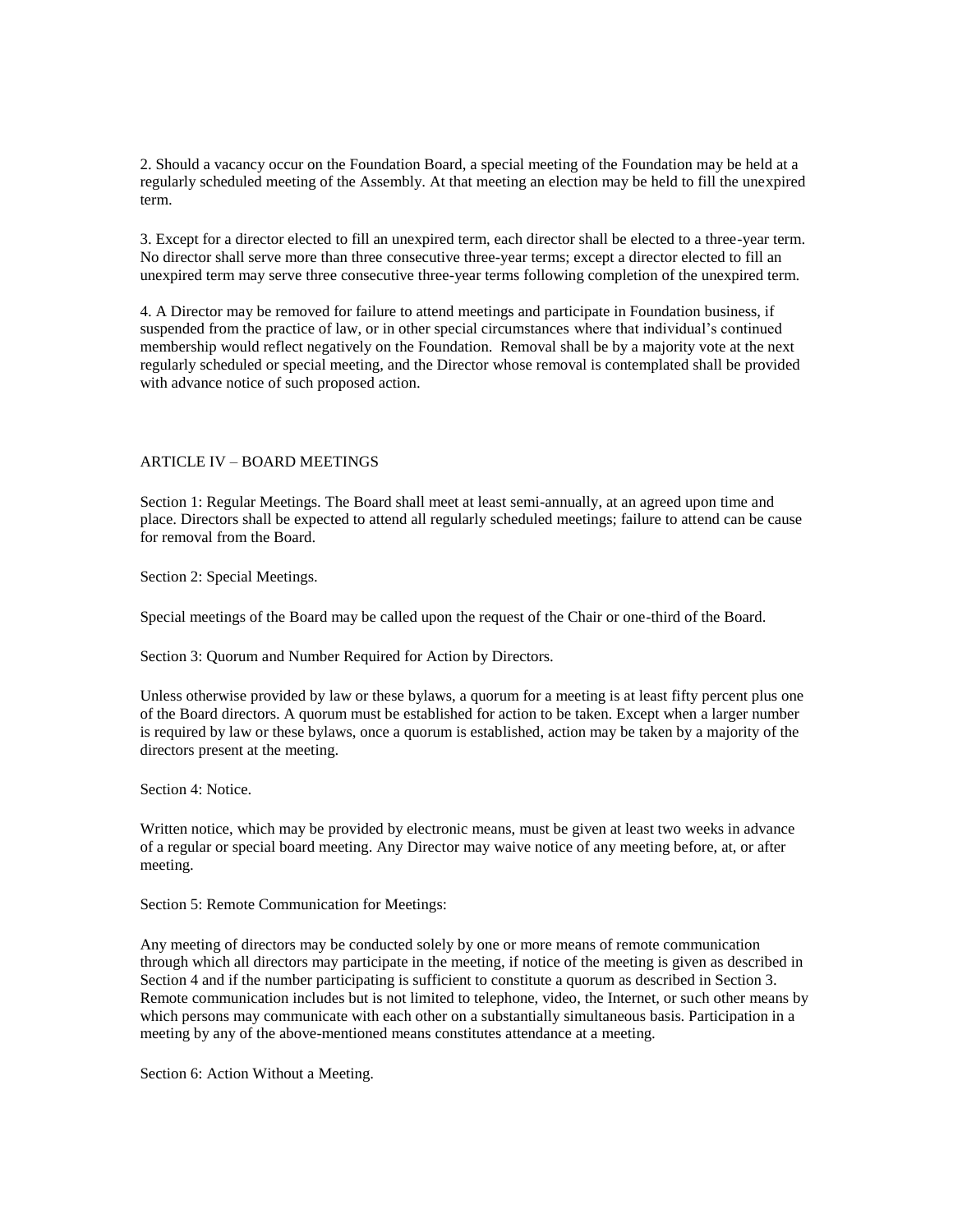Upon initiative of the Board Chair or Executive Committee, an action that may be taken at a regular or special meeting may be taken without a meeting if the Foundation electronically delivers a ballot to every director entitled to vote on the action. The ballot must set forth each proposed action and provide an opportunity to vote for or against each proposed action. Approval by ballot is valid only if the number of votes cast by ballot equals or exceeds the number of votes that would be required to approve the action at a meeting.

## ARTICLE V – OFFICERS AND DUTIES

Section 1. The officers shall include a Chair, Vice-Chair, Secretary, and Treasurer. The officers for the following year shall be elected by the Board for one year terms at the last regularly scheduled meeting in each fiscal year. Any officer vacancy shall be filled by the Board at the earliest opportunity.

Section 2. The Chair shall convene regularly scheduled Board meetings, shall preside or arrange for another officer to preside at each meeting, and will perform other duties as may be determined from time to time by the Board.

Section 3. The Vice-Chair will perform such duties as may be determined from time to time by the Board including acting as Chair in the Chair's absence and chairing special committees.

Section 4. The Secretary shall ensure that corporate records are maintained and perform other duties as may be determined from time to time by the Board.

Section 5. The Treasurer shall be a member of the Investment Committee, ensure that appropriate financial records are kept and provided to the Board, and perform other duties as may be determined from time to time by the Board.

#### ARTICLE VI - COMMITTEES

Section 1:

The Board may create standing and ad hoc committees as needed. The Board Chair shall appoint committee chairs and members. Committees may include persons who are not directors, except standing committee chairs must be directors.

Section 2: The officers constitute the Executive Committee. The Executive Committee shall have all of the powers and authority of the Board of Directors in the intervals between meetings of the Board, subject to the direction and control of the Board. A quorum of the Executive Committee is at least fifty percent plus one Director entitled to vote at the meeting.

Section 3:

Any committee meeting may be conducted solely by one or more means of remote communication following procedures described in Article IV, section 5.

Section 4:

An action that may be taken at a regular, special, or executive committee meeting may be taken without a meeting following procedures described in Article IV, Section 6.